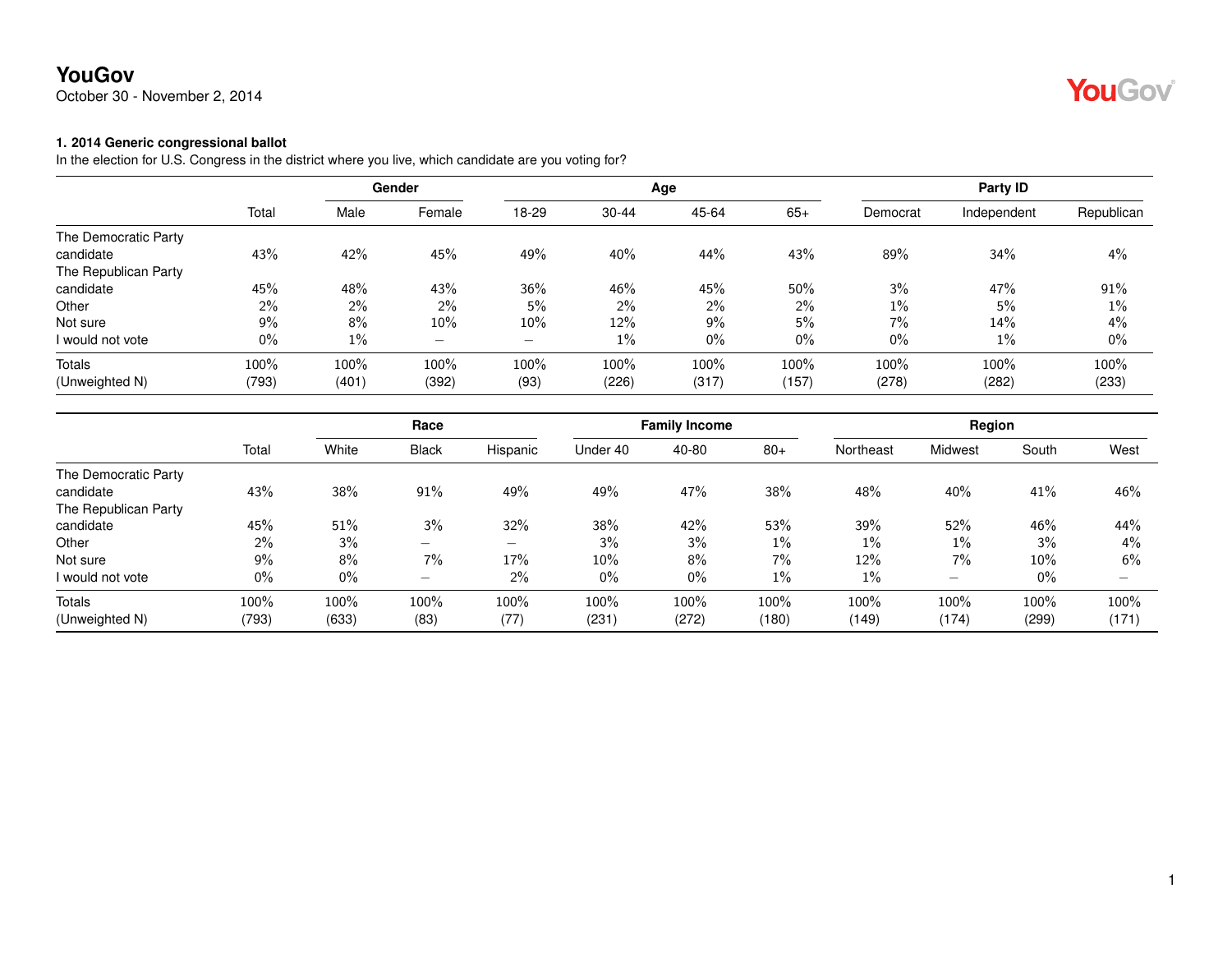October 30 - November 2, 2014

# YouGov®

|                      |       |                          | 2014 Generic congressional ballot |                          |                          |                          | <b>Congressional Vote in Support of Obama</b> |               |                    |                          |                          |  |
|----------------------|-------|--------------------------|-----------------------------------|--------------------------|--------------------------|--------------------------|-----------------------------------------------|---------------|--------------------|--------------------------|--------------------------|--|
|                      | Total | DEM                      | <b>REP</b>                        | Other                    | Not sure                 | Not vote                 | Support Obama                                 | Against Obama | Obama not a factor | Won't vote               | Not sure                 |  |
| The Democratic Party |       |                          |                                   |                          |                          |                          |                                               |               |                    |                          |                          |  |
| candidate            | 43%   | $100\%$                  | -                                 |                          |                          |                          | $90\%$                                        | 6%            | 69%                | 68%                      | 44%                      |  |
| The Republican Party |       |                          |                                   |                          |                          |                          |                                               |               |                    |                          |                          |  |
| candidate            | 45%   | $\overline{\phantom{0}}$ | 100%                              | $\overline{\phantom{a}}$ |                          | -                        | 3%                                            | 85%           | 17%                | 13%                      | 12%                      |  |
| Other                | $2\%$ | -                        | $\overline{\phantom{0}}$          | 100%                     | -                        | -                        | 2%                                            | 3%            | $2\%$              | $\overline{\phantom{a}}$ | $\overline{\phantom{a}}$ |  |
| Not sure             | $9\%$ | $\overline{\phantom{0}}$ | $\overline{\phantom{0}}$          |                          | 100%                     | $\overline{\phantom{0}}$ | 4%                                            | 6%            | 12%                |                          | 45%                      |  |
| I would not vote     | $0\%$ | $\overline{\phantom{0}}$ | -                                 | $\overline{\phantom{a}}$ | $\overline{\phantom{0}}$ | $100\%$                  | $\overline{\phantom{0}}$                      | $0\%$         | $0\%$              | 19%                      | $\overline{\phantom{0}}$ |  |
| <b>Totals</b>        | 100%  | 100%                     | 100%                              | 100%                     | 100%                     | 100%                     | 100%                                          | 100%          | 100%               | 100%                     | 100%                     |  |
| (Unweighted N)       | (793) | (348)                    | (348)                             | (18)                     | (75)                     | (4)                      | (179)                                         | (359)         | (221)              | (7)                      | (27)                     |  |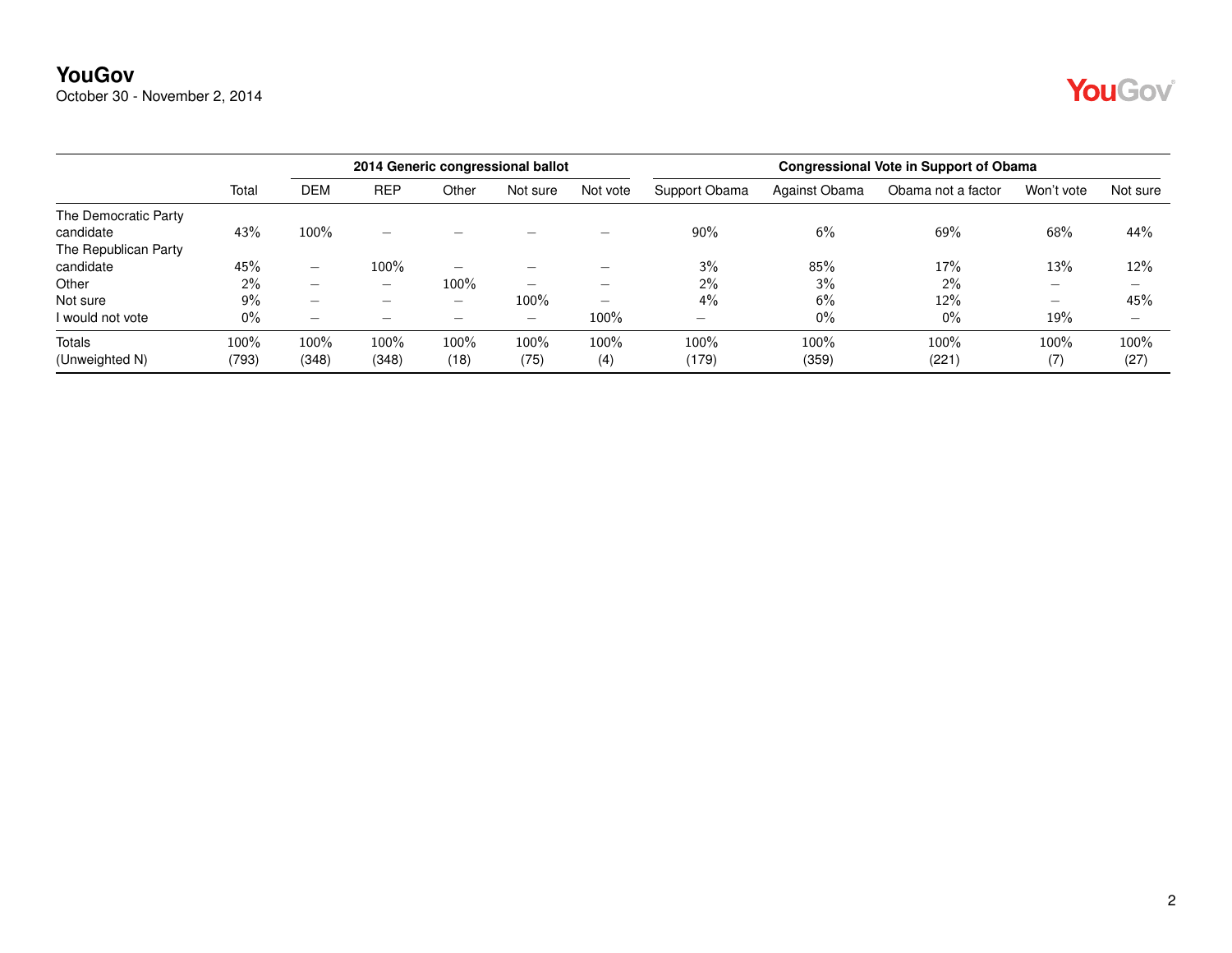October 30 - November 2, 2014

# YouGov®

### **2. Congressional Vote in Support of Obama**

As you know, President Obama will not be on the ballot in this year's Congressional midterms. Will you consider your vote in the 2014 Congressional elections to be...

|                                                                   |         |       | Gender |                          |           | Age   |                                 |          | Party ID    |            |
|-------------------------------------------------------------------|---------|-------|--------|--------------------------|-----------|-------|---------------------------------|----------|-------------|------------|
|                                                                   | Total   | Male  | Female | 18-29                    | $30 - 44$ | 45-64 | $65+$                           | Democrat | Independent | Republican |
| A vote in support of<br>President Obama and                       |         |       |        |                          |           |       |                                 |          |             |            |
| his policies<br>A vote against                                    | 21%     | 18%   | 23%    | 22%                      | 23%       | 20%   | 20%                             | 47%      | 11%         | 3%         |
| President Obama and                                               |         |       |        |                          |           |       |                                 |          |             |            |
| his policies<br>President Obama and<br>his policies will not be a | 46%     | 47%   | 46%    | 31%                      | 49%       | 50%   | 48%                             | 8%       | 51%         | 84%        |
| factor in my vote                                                 | 29%     | 31%   | 27%    | 40%                      | 22%       | 27%   | 32%                             | 40%      | 34%         | 11%        |
| I don't plan to vote                                              | $1\%$   | $1\%$ | 1%     | $\overline{\phantom{0}}$ | $1\%$     | $1\%$ | $1\%$                           | $1\%$    | $0\%$       | $0\%$      |
| Not sure                                                          | 3%      | 3%    | 4%     | 7%                       | 5%        | 3%    | $\hspace{0.1mm}-\hspace{0.1mm}$ | 3%       | 4%          | 2%         |
| Totals                                                            | $100\%$ | 100%  | 100%   | 100%                     | 100%      | 100%  | 100%                            | 100%     | 100%        | 100%       |
| (Unweighted N)                                                    | (793)   | (401) | (392)  | (93)                     | (226)     | (317) | (157)                           | (278)    | (282)       | (233)      |

|                            |       |       | Race  |          |          | <b>Family Income</b> |       |           | Region  |       |       |
|----------------------------|-------|-------|-------|----------|----------|----------------------|-------|-----------|---------|-------|-------|
|                            | Total | White | Black | Hispanic | Under 40 | 40-80                | $80+$ | Northeast | Midwest | South | West  |
| A vote in support of       |       |       |       |          |          |                      |       |           |         |       |       |
| President Obama and        |       |       |       |          |          |                      |       |           |         |       |       |
| his policies               | 21%   | 17%   | 54%   | 24%      | 25%      | 20%                  | 21%   | 25%       | 17%     | 19%   | 24%   |
| A vote against             |       |       |       |          |          |                      |       |           |         |       |       |
| President Obama and        |       |       |       |          |          |                      |       |           |         |       |       |
| his policies               | 46%   | 52%   | 8%    | 35%      | 40%      | 42%                  | 52%   | 37%       | 53%     | 48%   | 44%   |
| President Obama and        |       |       |       |          |          |                      |       |           |         |       |       |
| his policies will not be a |       |       |       |          |          |                      |       |           |         |       |       |
| factor in my vote          | 29%   | 29%   | 31%   | 28%      | 26%      | 36%                  | 23%   | $34\%$    | 26%     | 28%   | 30%   |
| I don't plan to vote       | $1\%$ | $0\%$ |       | 4%       | $1\%$    | $0\%$                | 0%    | 2%        | $0\%$   | $0\%$ | $0\%$ |
| Not sure                   | 3%    | 2%    | 7%    | 9%       | 7%       | $1\%$                | 3%    | $2\%$     | 4%      | 4%    | 2%    |
| Totals                     | 100%  | 100%  | 100%  | 100%     | 100%     | 100%                 | 100%  | 100%      | 100%    | 100%  | 100%  |
| (Unweighted N)             | (793) | (633) | (83)  | (77)     | (231)    | (272)                | (180) | (149)     | (174)   | (299) | (171) |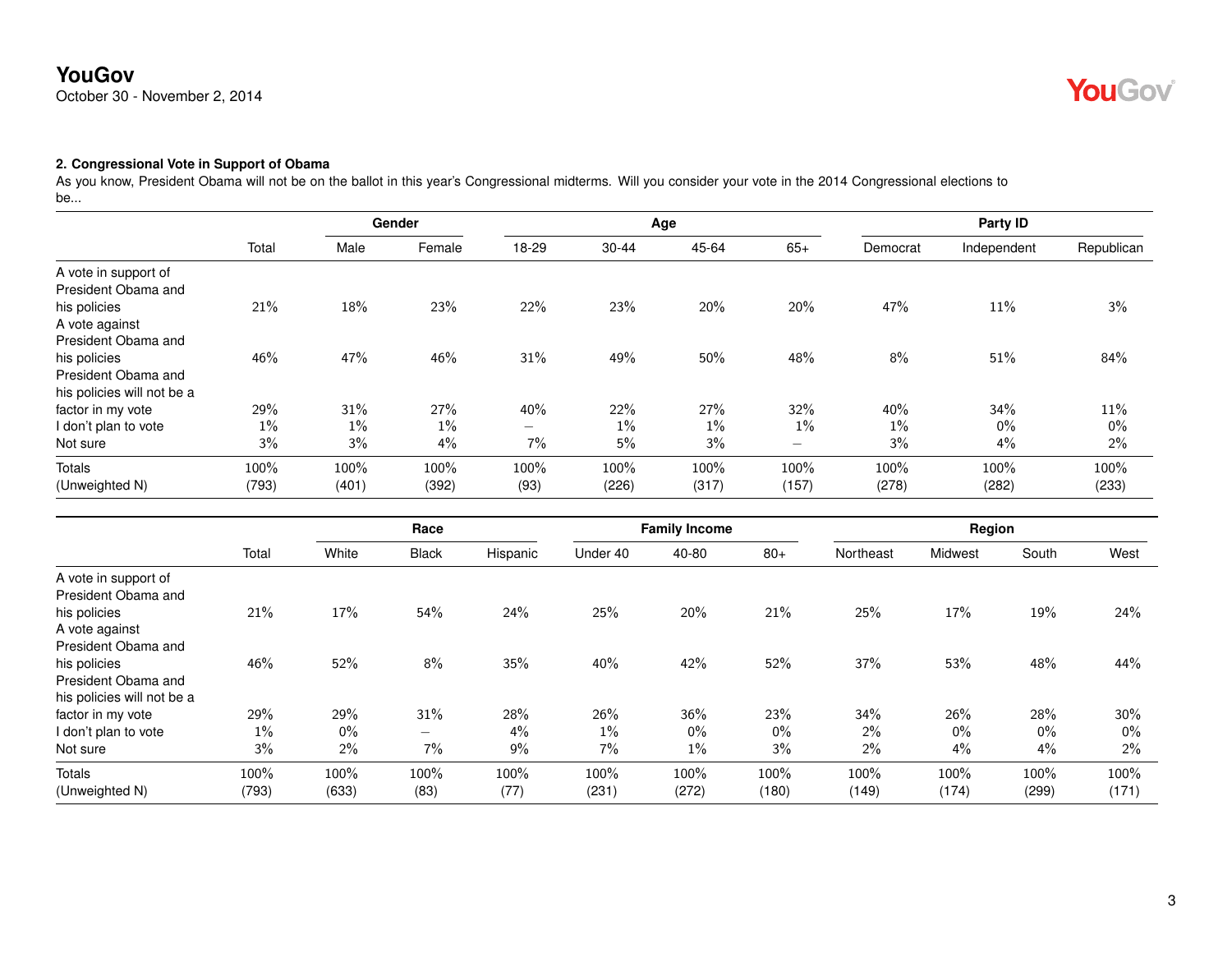October 30 - November 2, 2014

|--|--|

|                                                                   |               |               |               |                          | 2014 Generic congressional ballot |                          | <b>Congressional Vote in Support of Obama</b> |                          |                          |                          |              |
|-------------------------------------------------------------------|---------------|---------------|---------------|--------------------------|-----------------------------------|--------------------------|-----------------------------------------------|--------------------------|--------------------------|--------------------------|--------------|
|                                                                   | Total         | <b>DEM</b>    | <b>REP</b>    | Other                    | Not sure                          | Not vote                 | Support Obama                                 | Against Obama            | Obama not a factor       | Won't vote               | Not sure     |
| A vote in support of<br>President Obama and                       |               |               |               |                          |                                   |                          |                                               |                          |                          |                          |              |
| his policies<br>A vote against<br>President Obama and             | 21%           | 43%           | 1%            | 20%                      | $10\%$                            | $\overline{\phantom{0}}$ | 100%                                          |                          |                          |                          |              |
| his policies<br>President Obama and<br>his policies will not be a | 46%           | $7\%$         | 87%           | 51%                      | 33%                               | 46%                      | $\overline{\phantom{0}}$                      | 100%                     |                          |                          |              |
| factor in my vote                                                 | 29%           | 46%           | 11%           | 29%                      | 41%                               | 21%                      | $\overline{\phantom{0}}$                      | $\overline{\phantom{a}}$ | 100%                     |                          |              |
| I don't plan to vote                                              | $1\%$         | $1\%$         | $0\%$         | $\overline{\phantom{0}}$ | $\overline{\phantom{0}}$          | 33%                      |                                               | $\overline{\phantom{0}}$ | $\overline{\phantom{0}}$ | 100%                     |              |
| Not sure                                                          | 3%            | 3%            | $1\%$         | $\overline{\phantom{0}}$ | $16\%$                            | $\overline{\phantom{0}}$ | $\overline{\phantom{0}}$                      | $\overline{\phantom{0}}$ | $\overline{\phantom{0}}$ | $\overline{\phantom{0}}$ | 100%         |
| <b>Totals</b><br>(Unweighted N)                                   | 100%<br>(793) | 100%<br>(348) | 100%<br>(348) | 100%<br>(18)             | 100%<br>(75)                      | 100%<br>(4)              | 100%<br>(179)                                 | 100%<br>(359)            | 100%<br>(221)            | 100%<br>(7)              | 100%<br>(27) |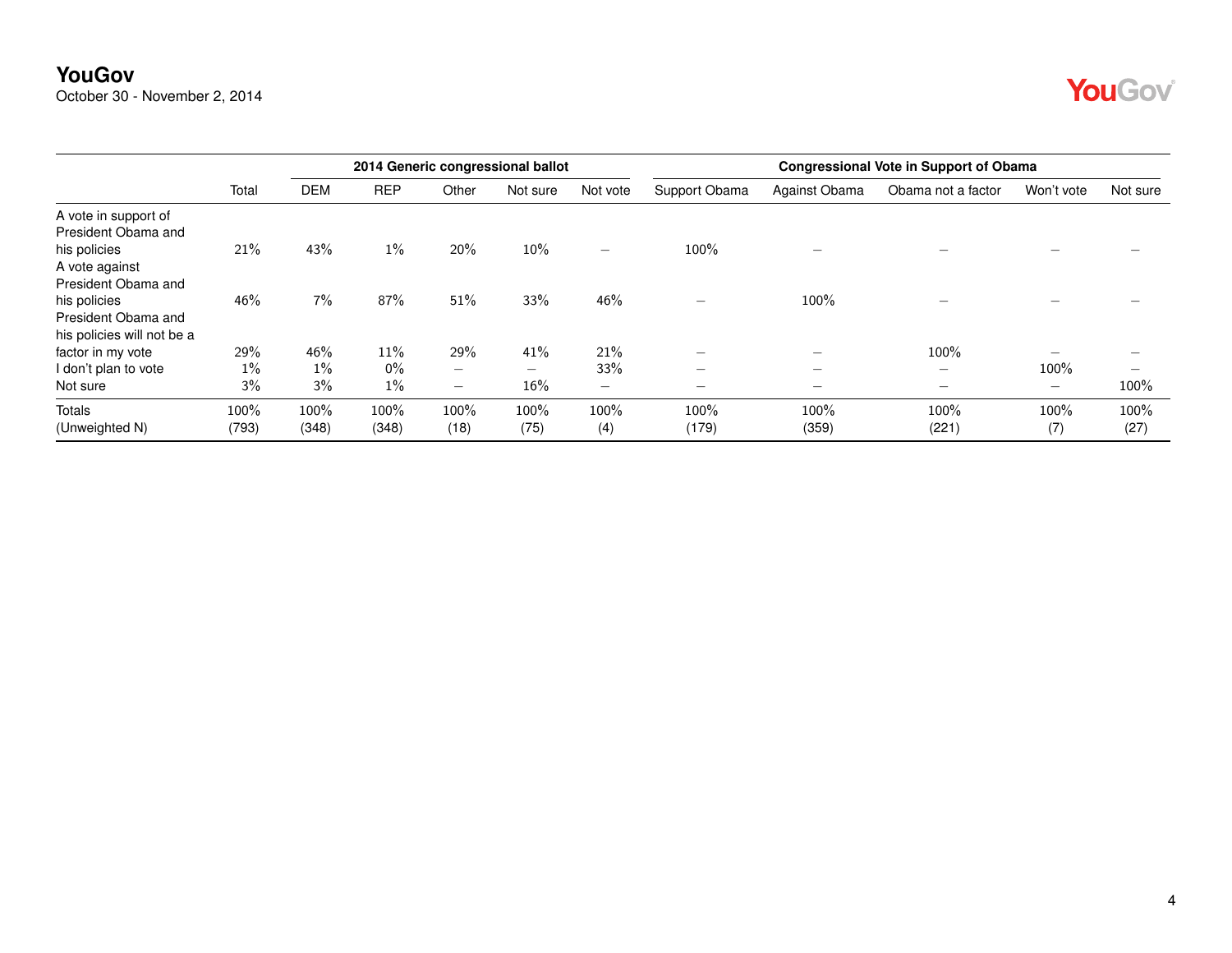#### **3. Support for pathway to citizenship**

Do you support or oppose providing a legal way for illegal immigrants already in the United States to become US citizens? *Asked of likely voters*

|                                 |               | Gender        |               |              |               | Age           | Party ID      |               |               |               |
|---------------------------------|---------------|---------------|---------------|--------------|---------------|---------------|---------------|---------------|---------------|---------------|
|                                 | Total         | Male          | Female        | 18-29        | $30 - 44$     | 45-64         | $65+$         | Democrat      | Independent   | Republican    |
| Support                         | 40%           | 40%           | 40%           | 58%          | 40%           | 36%           | 37%           | 63%           | 37%           | 19%           |
| Oppose                          | 46%           | 50%           | 43%           | 31%          | 49%           | 48%           | 49%           | 22%           | 51%           | 68%           |
| Not sure                        | 13%           | 10%           | 16%           | 11%          | 11%           | 16%           | 13%           | 15%           | 12%           | 13%           |
| <b>Totals</b><br>(Unweighted N) | 100%<br>(794) | 100%<br>(402) | 100%<br>(392) | 100%<br>(93) | 100%<br>(227) | 100%<br>(317) | 100%<br>(157) | 100%<br>(278) | 100%<br>(283) | 100%<br>(233) |

|                          |               | Race          |              |             |               | <b>Family Income</b> |               | Region        |               |               |               |
|--------------------------|---------------|---------------|--------------|-------------|---------------|----------------------|---------------|---------------|---------------|---------------|---------------|
|                          | Total         | White         | <b>Black</b> | Hispanic    | Under 40      | 40-80                | $80+$         | Northeast     | Midwest       | South         | West          |
| Support                  | 40%           | 40%           | 43%          | 40%         | 39%           | 45%                  | 38%           | 49%           | 42%           | 32%           | 45%           |
| Oppose                   | 46%           | 49%           | 29%          | 41%         | 47%           | 42%                  | 48%           | 42%           | 47%           | 50%           | 45%           |
| Not sure                 | 13%           | 11%           | 28%          | 19%         | 14%           | 13%                  | 14%           | 10%           | $11\%$        | 18%           | 11%           |
| Totals<br>(Unweighted N) | 100%<br>(794) | 100%<br>(634) | 100%<br>(83) | 100%<br>(77 | 100%<br>(232) | 100%<br>(272)        | 100%<br>(180) | 100%<br>(149) | 100%<br>(174) | 100%<br>(300) | 100%<br>(171) |

|                          |               | 2014 Generic congressional ballot |               |              |              |                          | <b>Congressional Vote in Support of Obama</b> |               |                    |            |              |  |
|--------------------------|---------------|-----------------------------------|---------------|--------------|--------------|--------------------------|-----------------------------------------------|---------------|--------------------|------------|--------------|--|
|                          | Total         | DEM                               | <b>REP</b>    | Other        | Not sure     | Not vote                 | Support Obama                                 | Against Obama | Obama not a factor | Won't vote | Not sure     |  |
| Support                  | 40%           | 63%                               | 17%           | 55%          | 42%          | 21%                      | 66%                                           | 15%           | 63%                | 29%        | 40%          |  |
| Oppose                   | 46%           | 21%                               | 72%           | 27%          | 45%          | 79%                      | 17%                                           | 74%           | 25%                | 63%        | 20%          |  |
| Not sure                 | 13%           | 16%                               | 11%           | 17%          | 13%          | $\overline{\phantom{0}}$ | 17%                                           | 11%           | 11%                | $7\%$      | 40%          |  |
| Totals<br>(Unweighted N) | 100%<br>(794) | 100%<br>(348)                     | 100%<br>(348) | 100%<br>(18) | 100%<br>(75) | 100%<br>(4)              | 100%<br>(179)                                 | 100%<br>(359) | 100%<br>(221)      | 100%<br>17 | 100%<br>(27) |  |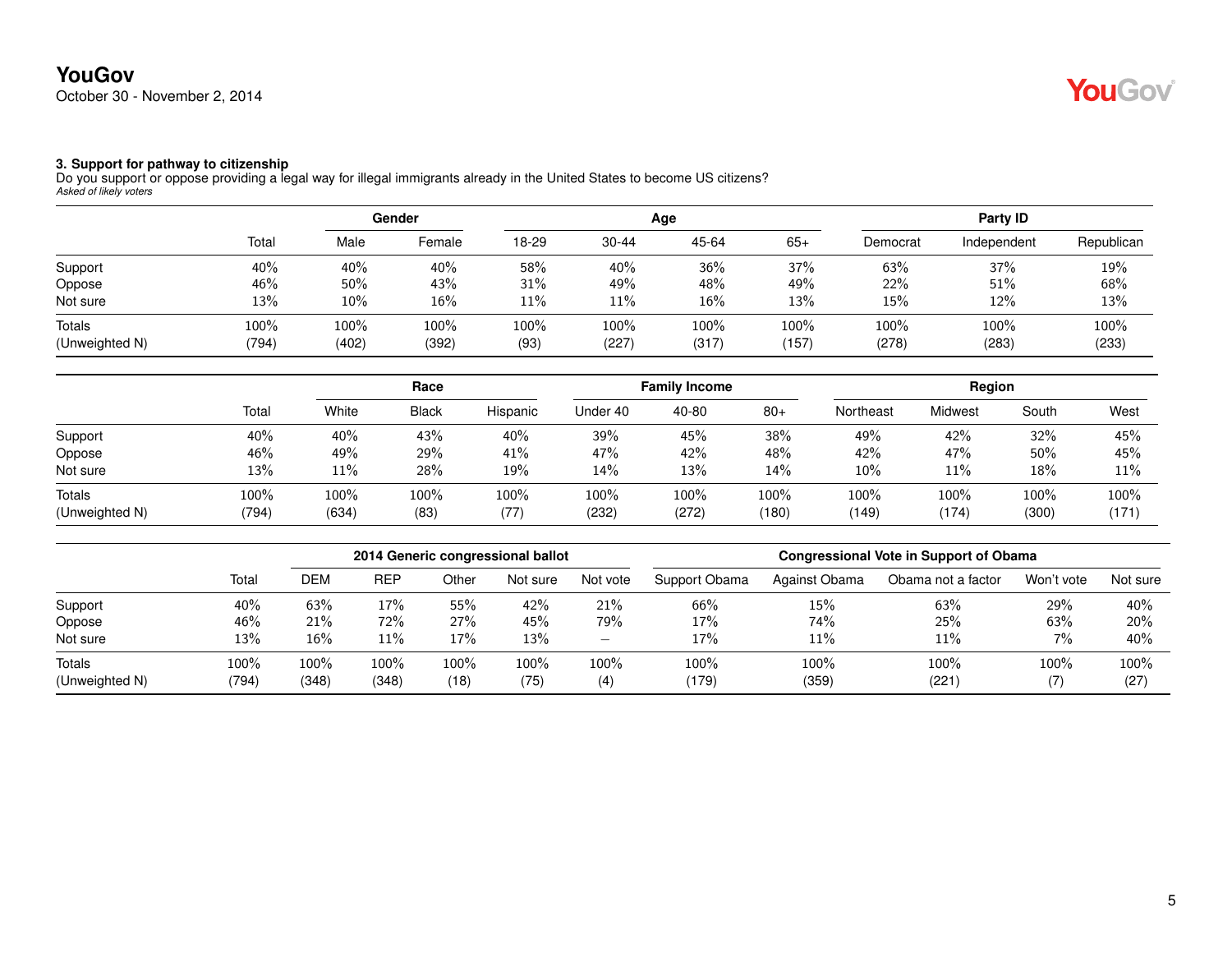## **YouGov** October 30 - November 2, 2014

## YouGov®

#### **4. Importance of passing immigration reform**

How important is it to you that Congress passes legislation in the next year dealing with immigration? *Asked of likely voters*

|                      |       | Gender |        |       |           | Age   | Party ID |          |             |            |
|----------------------|-------|--------|--------|-------|-----------|-------|----------|----------|-------------|------------|
|                      | Total | Male   | Female | 18-29 | $30 - 44$ | 45-64 | $65+$    | Democrat | Independent | Republican |
| Very important       | 44%   | 38%    | 49%    | 29%   | 41%       | 43%   | 56%      | 40%      | 40%         | 53%        |
| Somewhat important   | 37%   | 37%    | 36%    | 51%   | 34%       | 38%   | 30%      | 44%      | 39%         | 26%        |
| Not very important   | 12%   | 15%    | 10%    | 16%   | 17%       | 12%   | 7%       | 11%      | 12%         | 13%        |
| Not at all important | 7%    | 10%    | 4%     | 5%    | 8%        | 8%    | $7\%$    | 5%       | $9\%$       | 8%         |
| Totals               | 100%  | 100%   | 100%   | 100%  | 100%      | 100%  | 100%     | 100%     | 100%        | 100%       |
| (Unweighted N)       | (792) | (400)  | (392)  | (93)  | (226)     | (316) | (157)    | (277)    | (283)       | (232)      |

|                      |       |       |              | Race     |          | <b>Family Income</b> |       |           | Region  |       |       |
|----------------------|-------|-------|--------------|----------|----------|----------------------|-------|-----------|---------|-------|-------|
|                      | Total | White | <b>Black</b> | Hispanic | Under 40 | 40-80                | $80+$ | Northeast | Midwest | South | West  |
| Very important       | 44%   | 44%   | 31%          | 54%      | 48%      | 41%                  | 39%   | 39%       | 47%     | 44%   | 44%   |
| Somewhat important   | 37%   | 37%   | 48%          | 22%      | 37%      | 39%                  | 37%   | 40%       | 35%     | 35%   | 39%   |
| Not very important   | 12%   | 12%   | 11%          | 18%      | 10%      | 14%                  | 13%   | 13%       | 12%     | 14%   | 9%    |
| Not at all important | 7%    | 7%    | 10%          | 7%       | 5%       | 7%                   | 11%   | 7%        | 7%      | 8%    | 7%    |
| Totals               | 100%  | 100%  | 100%         | 100%     | 100%     | 100%                 | 100%  | 100%      | 100%    | 100%  | 100%  |
| (Unweighted N)       | (792) | (633) | (83)         | (76)     | (231     | (272)                | (179) | (148)     | (174)   | (299) | (171) |

|                      |       |         |            |       | 2014 Generic congressional ballot |                          | <b>Congressional Vote in Support of Obama</b> |               |                    |            |          |  |
|----------------------|-------|---------|------------|-------|-----------------------------------|--------------------------|-----------------------------------------------|---------------|--------------------|------------|----------|--|
|                      | Tota  | DEM     | <b>REP</b> | Other | Not sure                          | Not vote                 | Support Obama                                 | Against Obama | Obama not a factor | Won't vote | Not sure |  |
| Very important       | 44%   | 40%     | 47%        | 21%   | 49%                               | 18%                      | 44%                                           | 51%           | 33%                | 47%        | 37%      |  |
| Somewhat important   | 37%   | 44%     | $30\%$     | 42%   | 33%                               | 61%                      | 37%                                           | 28%           | 48%                | 21%        | 52%      |  |
| Not very important   | 12%   | 12%     | 12%        | 16%   | 14%                               | 21%                      | 14%                                           | $10\%$        | 15%                | 32%        | 8%       |  |
| Not at all important | $7\%$ | $4\%$   | 10%        | 20%   | $4\%$                             | $\overline{\phantom{0}}$ | 5%                                            | 11%           | 4%                 |            | 4%       |  |
| Totals               | 100%  | $100\%$ | 100%       | 100%  | 100%                              | 100%                     | $100\%$                                       | $100\%$       | 100%               | 100%       | 100%     |  |
| (Unweighted N)       | (792) | (347)   | (347)      | (18)  | (75)                              | (4)                      | (178)                                         | (358)         | (221)              |            | (27)     |  |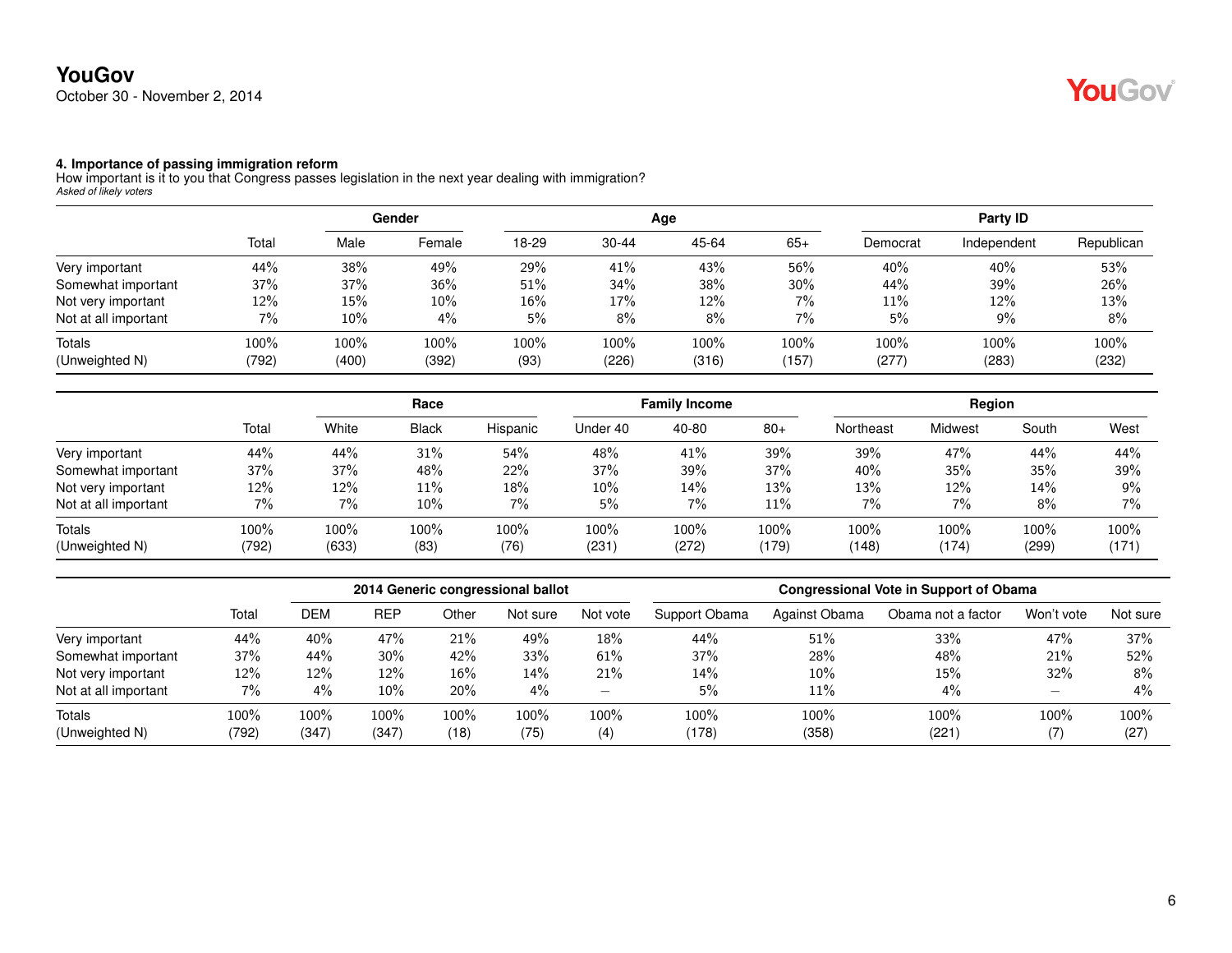

**5. Issue attention** Thinking about this year's midterm elections, would you say that issues related to immigration have received: *Asked of likely voters*

|                           | Total  |       | Gender |       |           | Age    | Party ID |          |             |            |
|---------------------------|--------|-------|--------|-------|-----------|--------|----------|----------|-------------|------------|
|                           |        | Male  | Female | 18-29 | $30 - 44$ | 45-64  | $65+$    | Democrat | Independent | Republican |
| Too much attention        |        |       |        |       |           |        |          |          |             |            |
| from candidates           | 9%     | 13%   | 6%     | 5%    | 12%       | 10%    | 8%       | $10\%$   | 9%          | 9%         |
| About the right amount    |        |       |        |       |           |        |          |          |             |            |
| of attention from         |        |       |        |       |           |        |          |          |             |            |
| candidates                | 26%    | 28%   | 25%    | 43%   | 28%       | 22%    | 23%      | 25%      | 25%         | 30%        |
| Too little attention from |        |       |        |       |           |        |          |          |             |            |
| candidates                | 55%    | 52%   | 57%    | 41%   | 47%       | 58%    | 62%      | 51%      | 57%         | 56%        |
| Not sure                  | $10\%$ | 7%    | 13%    | 11%   | 12%       | $10\%$ | 8%       | 15%      | $9\%$       | 6%         |
| <b>Totals</b>             | 100%   | 100%  | 100%   | 100%  | 100%      | 100%   | 100%     | 100%     | 100%        | 100%       |
| (Unweighted N)            | (793)  | (402) | (391)  | (93)  | (226)     | (317)  | (157)    | (277)    | (283)       | (233)      |

|                           |       | Race  |              |          |          | <b>Family Income</b> |       | Region    |         |       |       |
|---------------------------|-------|-------|--------------|----------|----------|----------------------|-------|-----------|---------|-------|-------|
|                           | Total | White | <b>Black</b> | Hispanic | Under 40 | 40-80                | $80+$ | Northeast | Midwest | South | West  |
| Too much attention        |       |       |              |          |          |                      |       |           |         |       |       |
| from candidates           | 9%    | 9%    | 11%          | 11%      | 8%       | 11%                  | 10%   | 7%        | 12%     | 8%    | 10%   |
| About the right amount    |       |       |              |          |          |                      |       |           |         |       |       |
| of attention from         |       |       |              |          |          |                      |       |           |         |       |       |
| candidates                | 26%   | 26%   | 25%          | 37%      | 26%      | 28%                  | 31%   | 29%       | 20%     | 27%   | 30%   |
| Too little attention from |       |       |              |          |          |                      |       |           |         |       |       |
| candidates                | 55%   | 57%   | 43%          | 39%      | 55%      | 54%                  | 46%   | 54%       | 57%     | 55%   | 52%   |
| Not sure                  | 10%   | $9\%$ | 21%          | 14%      | $10\%$   | 8%                   | 13%   | $11\%$    | 11%     | 11%   | $7\%$ |
| Totals                    | 100%  | 100%  | 100%         | 100%     | 100%     | 100%                 | 100%  | 100%      | 100%    | 100%  | 100%  |
| (Unweighted N)            | (793) | (634) | (82)         | (77)     | (231)    | (272)                | (180) | (149)     | (174)   | (299) | (171) |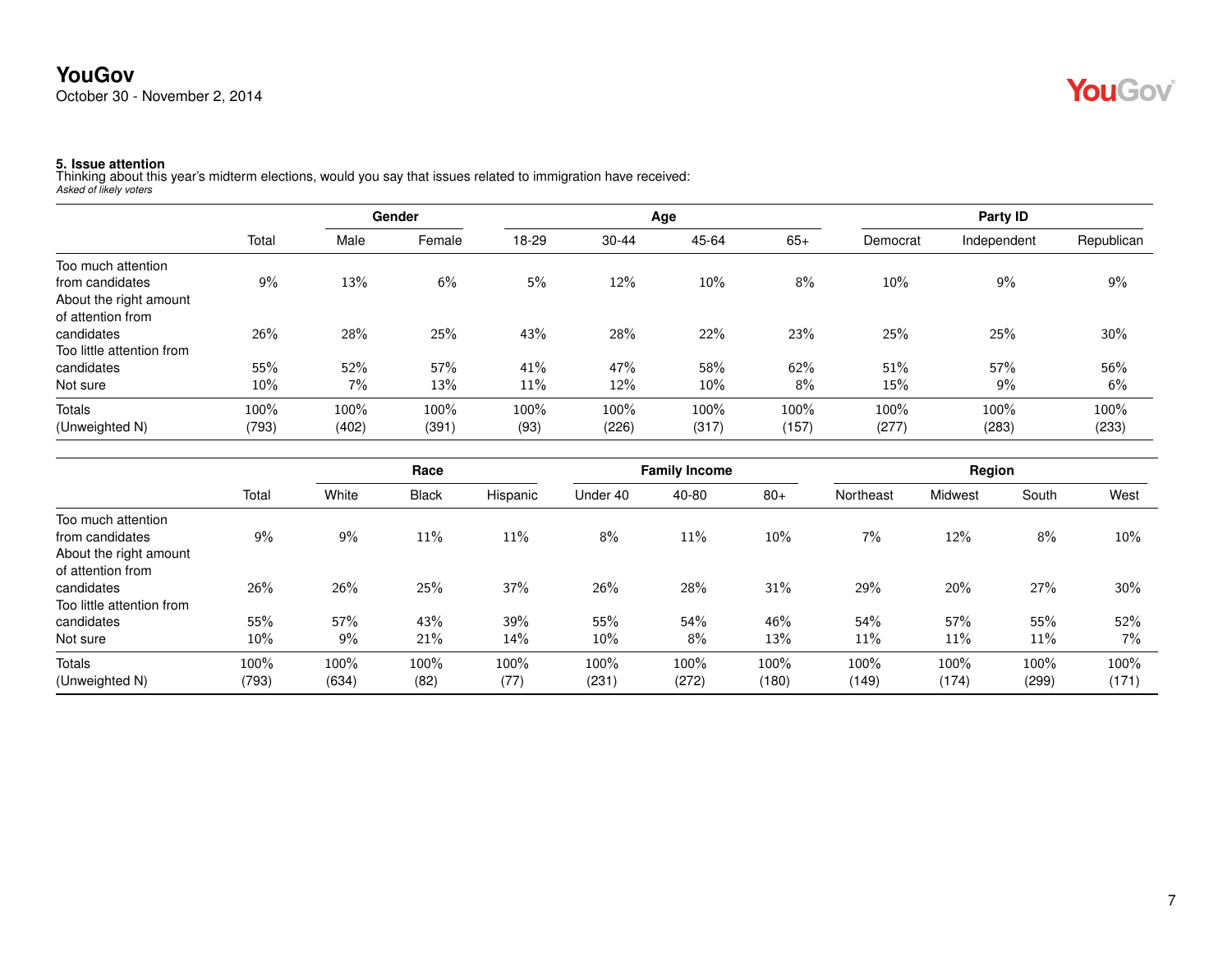October 30 - November 2, 2014

|                           |       |       |            |       | 2014 Generic congressional ballot |                          | <b>Congressional Vote in Support of Obama</b> |               |                    |            |          |  |
|---------------------------|-------|-------|------------|-------|-----------------------------------|--------------------------|-----------------------------------------------|---------------|--------------------|------------|----------|--|
|                           | Total | DEM   | <b>REP</b> | Other | Not sure                          | Not vote                 | Support Obama                                 | Against Obama | Obama not a factor | Won't vote | Not sure |  |
| Too much attention        |       |       |            |       |                                   |                          |                                               |               |                    |            |          |  |
| from candidates           | 9%    | 10%   | 9%         | 14%   | 5%                                | $\overline{\phantom{0}}$ | 8%                                            | 9%            | 11%                | -          | 3%       |  |
| About the right amount    |       |       |            |       |                                   |                          |                                               |               |                    |            |          |  |
| of attention from         |       |       |            |       |                                   |                          |                                               |               |                    |            |          |  |
| candidates                | 26%   | 22%   | 29%        | 30%   | 30%                               | 61%                      | 29%                                           | 25%           | 27%                | 47%        | 15%      |  |
| Too little attention from |       |       |            |       |                                   |                          |                                               |               |                    |            |          |  |
| candidates                | 55%   | 55%   | 56%        | 54%   | 47%                               | 39%                      | 46%                                           | 59%           | 54%                | 41%        | 50%      |  |
| Not sure                  | 10%   | 13%   | 6%         | 3%    | 18%                               | $\overline{\phantom{0}}$ | 17%                                           | 6%            | 9%                 | 13%        | 32%      |  |
| Totals                    | 100%  | 100%  | $100\%$    | 100%  | 100%                              | 100%                     | 100%                                          | 100%          | 100%               | 100%       | 100%     |  |
| (Unweighted N)            | (793) | (347) | (348)      | (18)  | (75)                              | (4)                      | (178)                                         | (359)         | (221)              | (7)        | (27)     |  |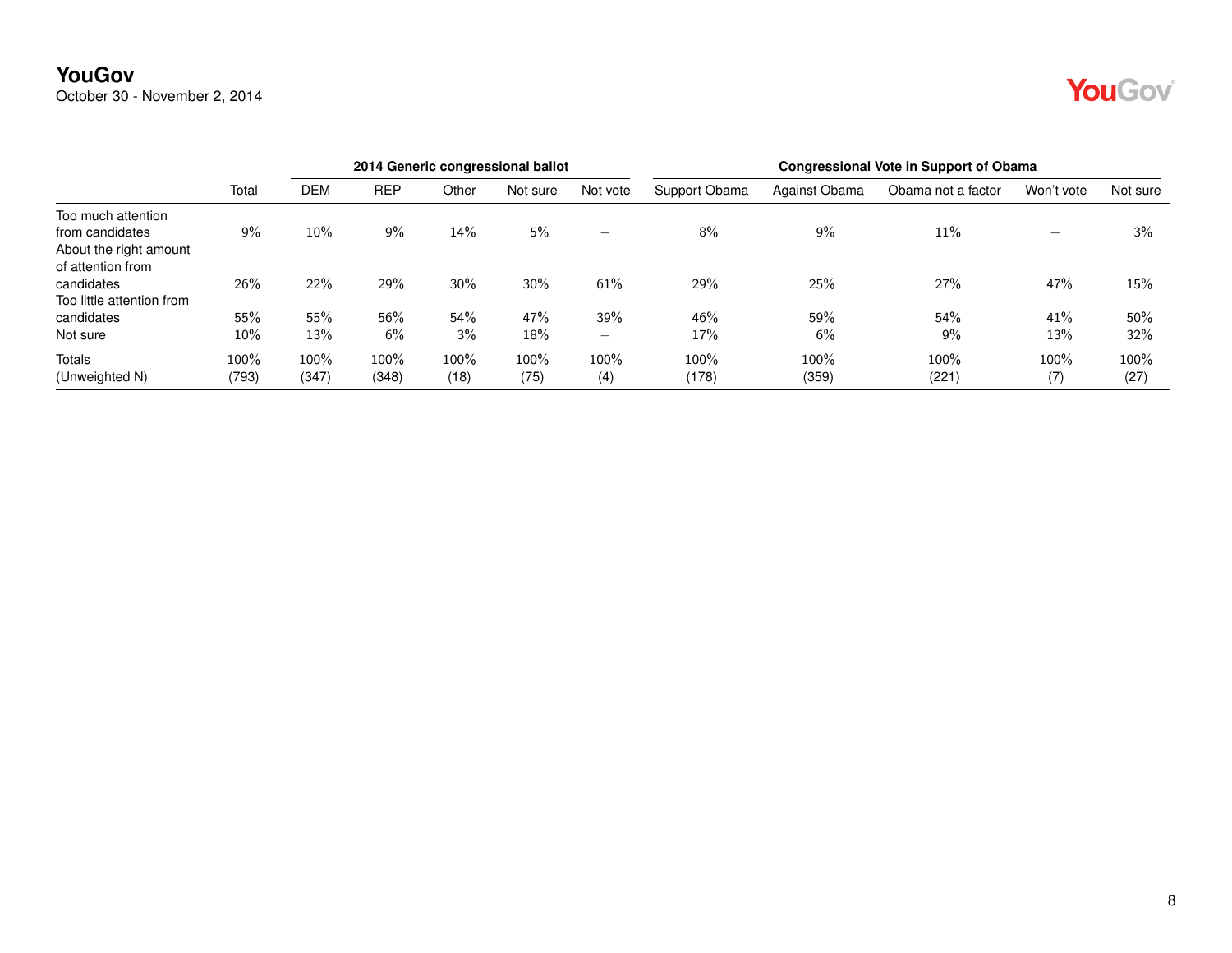## **YouGov** October 30 - November 2, 2014

# YouGov®

#### **6. Heard advertisements about immigration reform**

Thinking about the 2014 midterm elections, have you seen or heard political advertisements or campaign mailers that mention issues related to immigration? *Asked of likely voters*

|                                              | Total | Gender |        |       |           |        | Age   | Party ID |             |            |  |
|----------------------------------------------|-------|--------|--------|-------|-----------|--------|-------|----------|-------------|------------|--|
|                                              |       | Male   | Female | 18-29 | $30 - 44$ | 45-64  | $65+$ | Democrat | Independent | Republican |  |
| Yes, from groups or<br>candidates favoring a |       |        |        |       |           |        |       |          |             |            |  |
| pathway to citizenship                       | 6%    | 6%     | 6%     | 8%    | 9%        | 6%     | 3%    | 3%       | 6%          | 9%         |  |
| Yes, from groups or                          |       |        |        |       |           |        |       |          |             |            |  |
| candidates opposing a                        |       |        |        |       |           |        |       |          |             |            |  |
| pathway to citizenship                       | 8%    | 7%     | 8%     | 12%   | 11%       | 6%     | 6%    | 6%       | $7\%$       | 10%        |  |
| Yes, from both                               | 21%   | 23%    | 18%    | 16%   | 18%       | 21%    | 24%   | 17%      | 23%         | 22%        |  |
| <b>No</b>                                    | 57%   | 57%    | 57%    | 52%   | 52%       | $60\%$ | 60%   | 63%      | 56%         | 51%        |  |
| Not sure                                     | 9%    | 6%     | 11%    | 13%   | 10%       | 7%     | 7%    | 11%      | $7\%$       | 8%         |  |
| Totals                                       | 100%  | 100%   | 100%   | 100%  | 100%      | 100%   | 100%  | 100%     | 100%        | 100%       |  |
| (Unweighted N)                               | (794) | (402)  | (392)  | (93)  | (227)     | (317)  | (157) | (278)    | (283)       | (233)      |  |

|                                              |       |       | Race         |          |          | <b>Family Income</b> |       |           | Region  |       |        |  |
|----------------------------------------------|-------|-------|--------------|----------|----------|----------------------|-------|-----------|---------|-------|--------|--|
|                                              | Total | White | <b>Black</b> | Hispanic | Under 40 | 40-80                | $80+$ | Northeast | Midwest | South | West   |  |
| Yes, from groups or<br>candidates favoring a |       |       |              |          |          |                      |       |           |         |       |        |  |
| pathway to citizenship                       | 6%    | 5%    | 3%           | 15%      | 4%       | 5%                   | 9%    | 7%        | 4%      | 6%    | $7\%$  |  |
| Yes, from groups or                          |       |       |              |          |          |                      |       |           |         |       |        |  |
| candidates opposing a                        |       |       |              |          |          |                      |       |           |         |       |        |  |
| pathway to citizenship                       | 8%    | 8%    | 3%           | 11%      | 5%       | 6%                   | 11%   | 5%        | 8%      | 9%    | 8%     |  |
| Yes, from both                               | 21%   | 21%   | 14%          | 24%      | 24%      | 23%                  | 16%   | 24%       | $16\%$  | 20%   | 24%    |  |
| No                                           | 57%   | 58%   | 63%          | 38%      | 57%      | 58%                  | 55%   | 52%       | 64%     | 59%   | 51%    |  |
| Not sure                                     | 9%    | 7%    | 17%          | 12%      | 10%      | 7%                   | $9\%$ | 12%       | 8%      | 7%    | $10\%$ |  |
| Totals                                       | 100%  | 100%  | 100%         | 100%     | 100%     | 100%                 | 100%  | 100%      | 100%    | 100%  | 100%   |  |
| (Unweighted N)                               | (794) | (634) | (83)         | (77)     | (232)    | (272)                | (180) | (149)     | (174)   | (300) | (171)  |  |